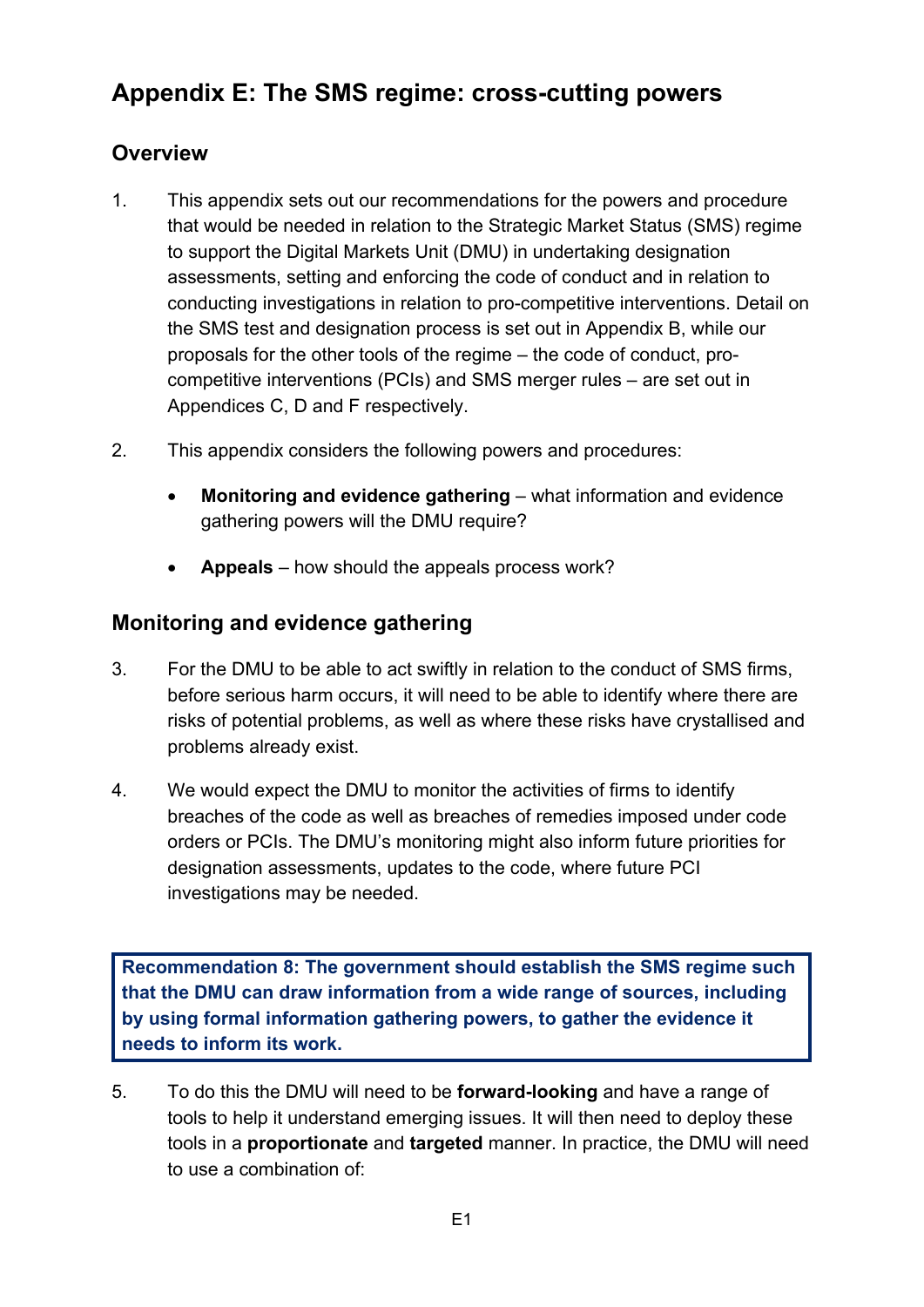- proactive powers to require information; and
- information volunteered by stakeholders.
- 6. We discuss aspects of information gathering below.

## *The DMU should have a unified set of clear information gathering powers it can exercise across its work in relation to the SMS regime*

- 7. As well as gathering information from a wide range of market participants voluntarily (set out below), the DMU will need strong information gathering powers to require information from SMS and other firms. Information gathering powers are necessary because:
	- The practices of interest are often inherently complex, opaque, and automated, for example machine learning algorithms.
	- Relevant information is unlikely to be in the public domain or offered voluntarily, for example internal strategy documents and communications, detailed accounting information, the results of A/B testing, internal papers informing choice architecture, or decisions (automated or otherwise) to target particular types of consumer.
	- The DMU will need full and accurate information to fully understand and consider issues and decide where action may be needed. This will ensure the DMU acts proportionately and swiftly in selecting sectors, firms, or practices for closer study or intervention. 1
	- By reducing the imbalance of information between digital businesses and the DMU, the quality of work is increased and the risk of errors is reduced.<sup>2</sup>
- 8. The DMU should have a unified set of clear information gathering powers it can exercise across its work in relation to the SMS regime<sup>3</sup> to gather the evidence that is necessary for its work. A single unified set of powers will allow the regulator to develop expertise in using them eg single precedents, develop decisional practice and case law, and minimise the burden on firms via consistency (rather than a different power for each function).

<sup>1</sup> For instance, it may be disproportionate to investigate a whole sector where information gathering on a more focused issue or unfair practice within that market could allow us to more effectively understand and assess issues (rather than necessarily launch a full study/investigation);

<sup>2</sup> [CERRE report on economic regulation of platforms](https://cerre.eu/publications/digital-markets-act-economic-regulation-platforms-digital-age/) (2020) at pages 19-20.

<sup>&</sup>lt;sup>3</sup> le across SMS designation; code development; code monitoring, investigation and enforcement of compliance; and investigation, adoption and monitoring of procompetitive interventions.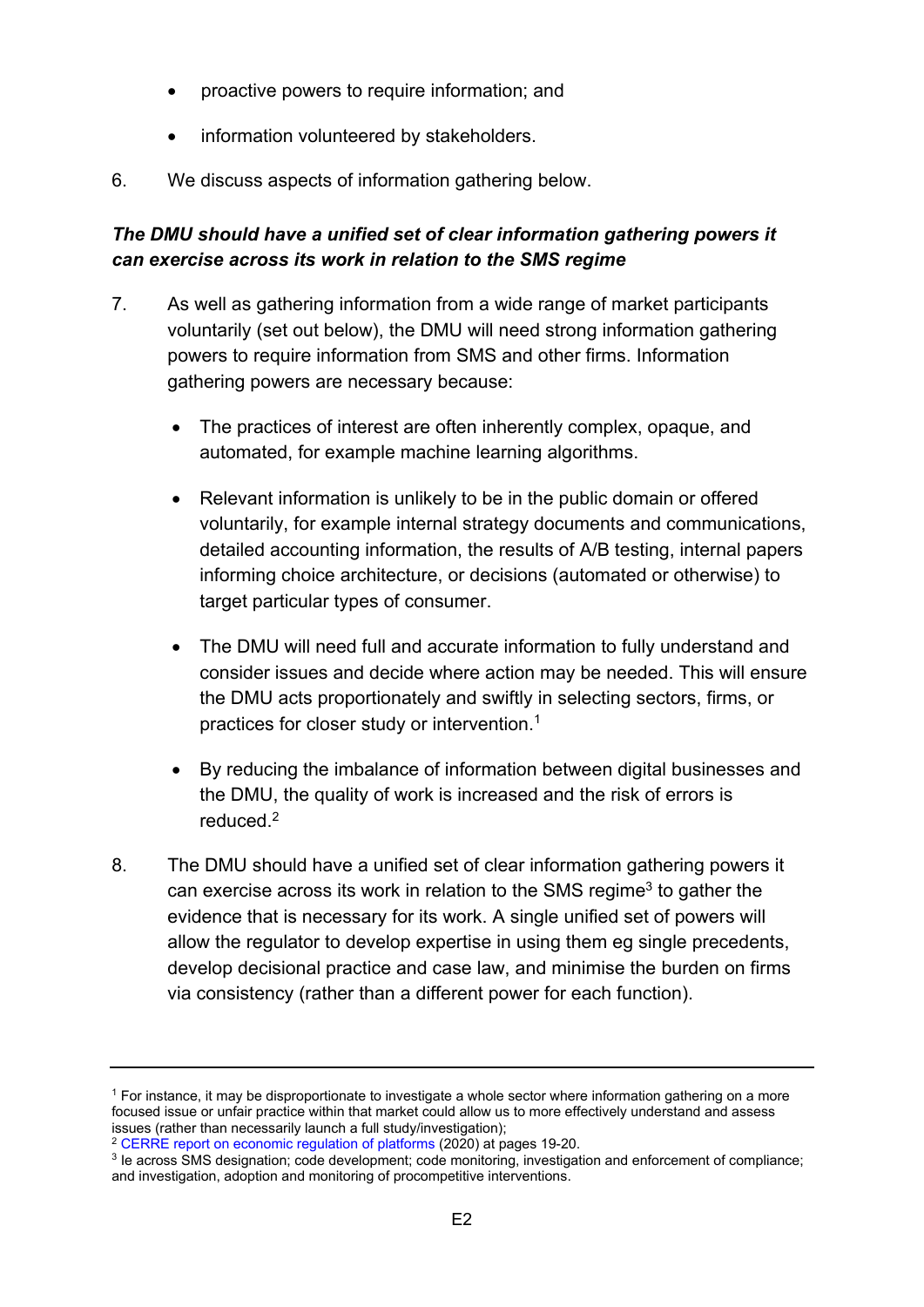- 9. The DMU's information gathering powers will need to account for the way information is obtained, used and stored in the modern world (for example, data held in the cloud, often in different countries). The nature of information or evidence that the DMU will need to obtain will include:
	- internal documents such as minutes of board meetings, business cases for decisions, internal emails, electronic chats, contracts with customers etc;
	- regular periodic monitoring data relating to the SMS firm's activity, financial performance, pricing etc;
	- ad hoc data, such as relating to the SMS firm's relationship and conduct towards a customer or business user over a specified time period; and
	- technical information such as programming code, algorithms or input and output data (sometimes that might necessitate access to the firm's systems).
- 10. Therefore, the DMU should have the power to compel production of such evidence as is necessary to discharge its functions in relation to the SMS regime, including highly sensitive information relating to firms' future competitive strategies and private information relating to consumer behaviour. This should include requiring the production of documents and data, including algorithms, in the control of SMS firms and other market participants. These powers should include:
	- statutory notices to require the production of information (including programming code, data, documents, explanations, views, etc) for the purpose specified in the notice;
	- inspections ('dawn raid') the power to access premises and to search for information accessible from the premises (including remotely accessible storage);
	- interviews the power to require the attendance of persons to answer questions, for which the DMU should have the power to take evidence on oath (like section 174 EA02); and
	- compelling evidence collection the power to require SMS firms to collect data and report on their conduct and to create and keep information (ie produce material which is not yet in their possession or is not currently routinely kept, this includes 'version control' of algorithms, models, code and data).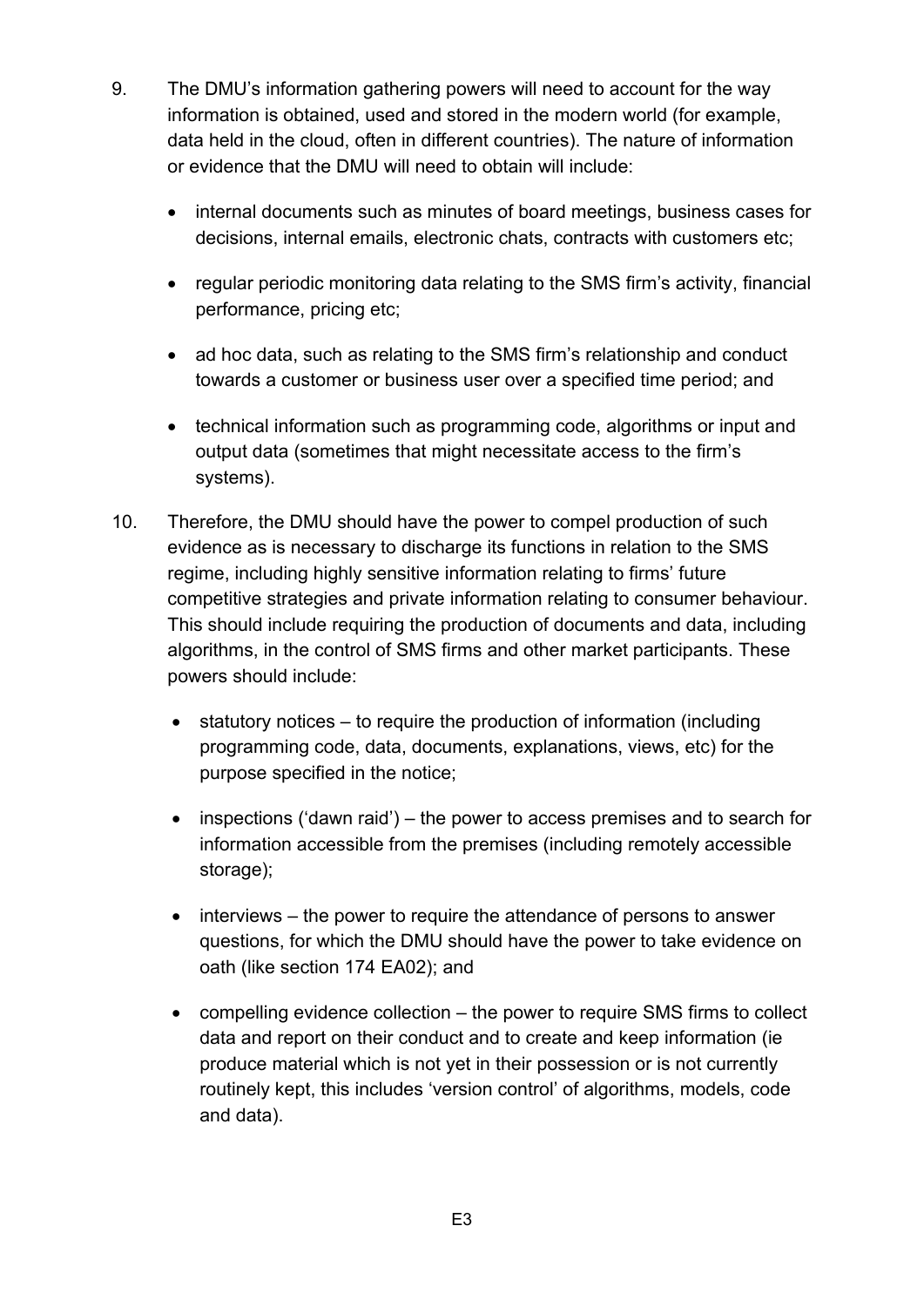- 11. When exercising its formal information gathering powers the DMU should be required to state the purpose for which it is exercising the power. This is a common provision adopted when legislating for information gathering powers, but will be an important feature of a unitary set of information gathering powers for all the DMU's functions.<sup>4</sup>
- 12. The DMU will therefore hold confidential information, which it must be under a duty to appropriately safeguard.
- 13. The DMU's information gathering powers will need to be accompanied with penalties for non-compliance, or for the provision of incomplete or misleading information. We expect an appropriate level would be:
	- penalties for the failure to provide complete information capped at 1% of worldwide turnover in the preceding financial year; and
	- daily penalties capped at 5% of the average daily worldwide turnover, with daily penalties imposable from the date the DMU puts the addressee on notice of its intention to impose such penalties.
- 14. Consistent with most regulatory regimes, the most serious forms of unacceptable behaviour in relation to information powers should be marked by a criminal backstop (eg document destruction or intentionally or recklessly providing false or misleading information to the DMU).

### *Sharing information with other regulators*

- 15. Digital markets do not fall neatly into regulatory tramlines, and there are likely to be significant overlaps in regulatory responsibilities between the DMU and other public bodies. Regulation will be most effective and proportionate if regulators can work together to understand and address cross-cutting regulatory challenges. Enabling appropriate information sharing is a vital part of enabling such effective cooperation, for example to enable the DMU to seek sectoral expertise in relation to an issue, and for other regulators to be able seek expertise from the DMU.
- 16. We recognise the detail on how information sharing between the DMU and other regulators will operate must necessarily be considered in line with wider

<sup>4</sup> Like other regulators, where the DMU collects information for one purpose, eg reviewing whether to amend the code, it will be able to use it for another purpose if it reveals something of relevance, eg if that review revealed a breach of the code the DMU could use the material in a code enforcement case. This is the same as the CMA, eg where a merger inquiry reveals evidence of anticompetitive collusion, that material can be used in an antitrust investigation.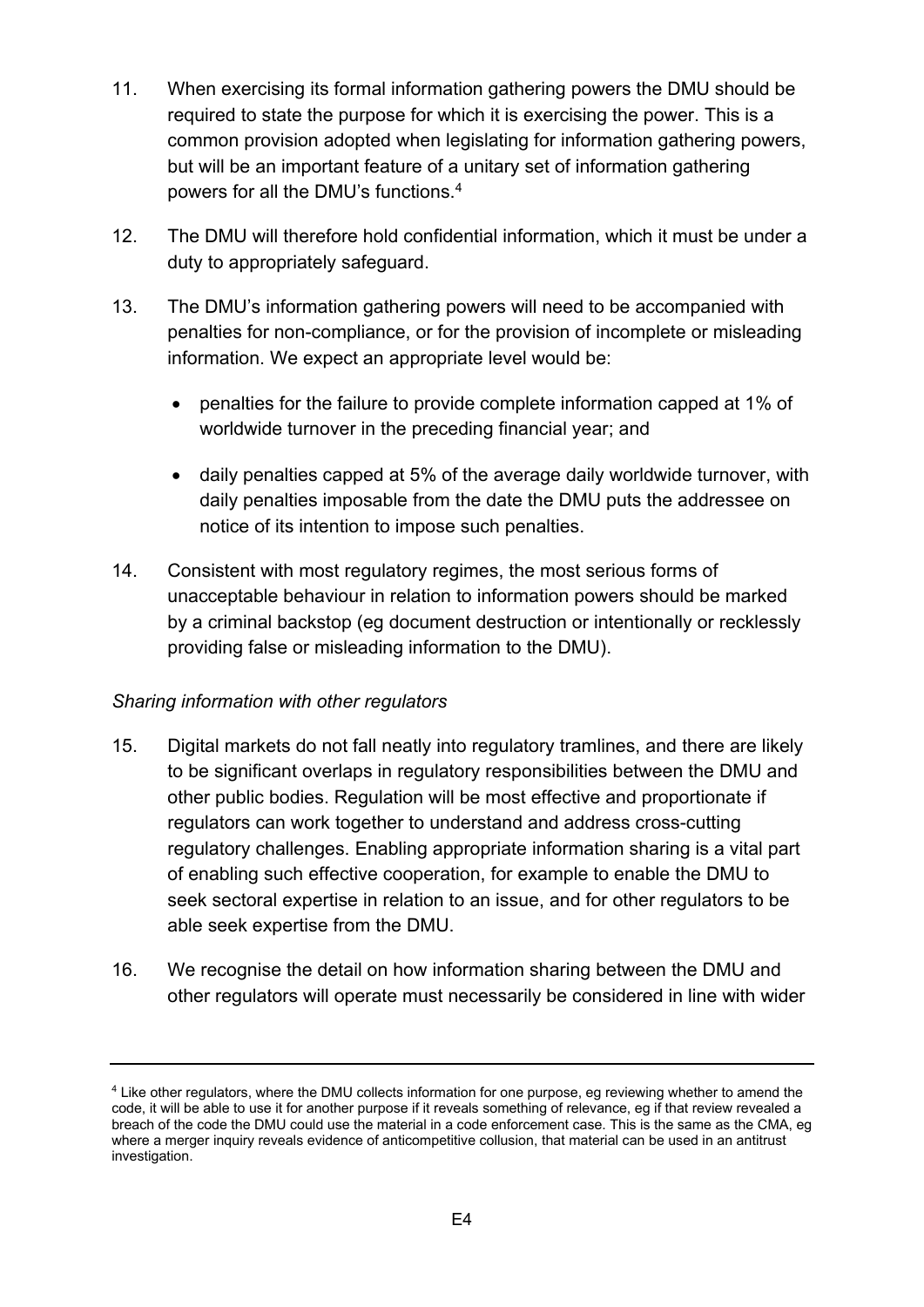decisions on the DMU's institutional design and in turn will flow from it.<sup>5</sup> However, given the importance of the DMU being able to work with others, we believe it is imperative that the DMU should be able to share confidential information with other public bodies: 6

- to support the DMU in discharging its own functions, for example so it can receive expert advice from that regulator; and
- to support another regulator UK or public body to discharge its functions, for example, if in its work, the DMU uncovered an issue with wider implications for data protection it should be able to share this with the ICO.<sup>7</sup>
- 17. This is likely to be facilitated by the DMU entering into, and publishing, 'Memoranda of Understanding' (MOUs) with other bodies setting out how it expects to exercise its powers with other bodies.<sup>8</sup>
- 18. As we describe under recommendation 15, it is important that the DMU have the power to share, and receive, confidential information from appropriate public bodies overseas, and to be able to institute arrangements to put in place the infrastructure to support that, although we recognise the detail will depend on the institutional design of the DMU.
- 19. As we explain in the main advice, we expect the DRCF to consider further the sorts of information which could be shared between regulators and any limitations to these arrangements under the current gateways.

### *The DMU must have jurisdiction to investigate extraterritorial conduct where there is sufficient connection to the UK*

20. A key feature of digital markets is that many decisions with important impacts on UK users are not taken in the UK. SMS firms will operate across many jurisdictions and will often be based outside of the UK. Similarly, other

<sup>5</sup> All the bodies that have participated in this work have appropriate safeguards on disclosing information, and subject to those the power to share information to support their own functions and the functions of other regulators, albeit they apply slightly different statutory tests; in essence for the CMA the rules on sharing information are set out in Part 9 of the Enterprise Act 2002, in addition to Part 9, Ofcom also has provision in section 393 of the Communications Act; and the ICO in sections 131 and 132 of the Data Protection Act 2018. <sup>6</sup> There are likely to be other important domestic disclosure 'gateways' for which provision should also be made, for example where the owner of the information consents, where disclosure is necessary in support of civil or criminal litigation, or is in the public interest.

<sup>7</sup> Depending on institutional design, consequential changes may need to be made to other regulators legislation to make clear they can in turn disclose information to the DMU (see only by way of illustrative example the list of the frequently amended Schedule 15 'Enactments conferring functions' to the Enterprise Act 2002.

<sup>&</sup>lt;sup>8</sup> See for example the ICO's [Working with other bodies](https://ico.org.uk/about-the-ico/our-information/working-with-other-bodies/) website where it lists the MOUs the ICO has entered into, for example the MoU between Ofcom and the ICO.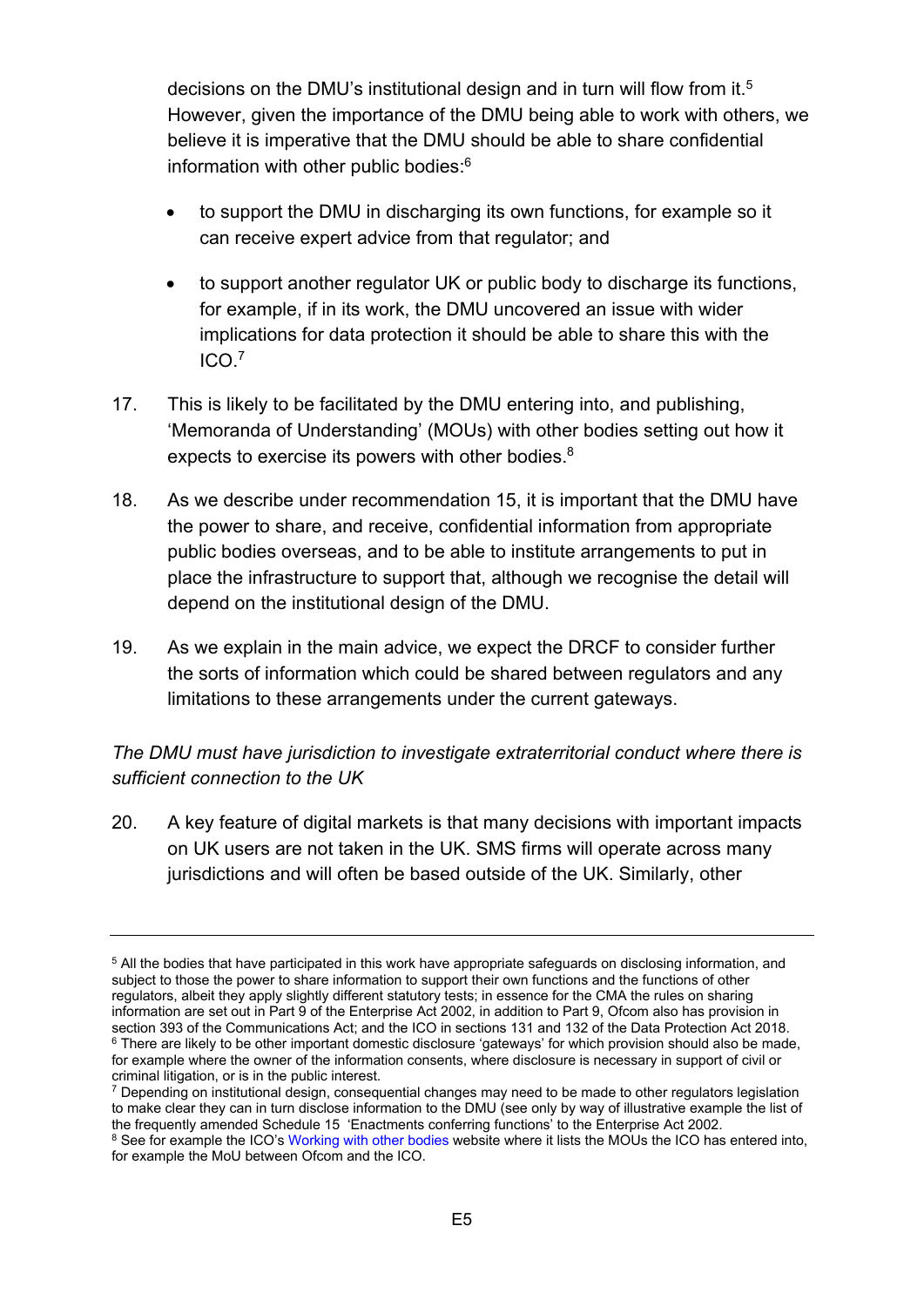stakeholders who may be impacted or have relevant evidence may be based outside of the UK.

- 21. This has important implications for the DMU's jurisdiction, the conduct it must be able to review, and the powers it needs to be able to exercise to do that.
- 22. Dealing first with the scope of the conduct the DMU may investigate.<sup>9</sup> The nature of these markets means to be effective the DMU must have jurisdiction to review conduct which, although it occurs outside the UK, has an effect in the UK and/or impacts UK consumers or businesses. This is an essential feature of the regime we are recommending, as much of the conduct that has such an effect on UK consumers and businesses does not take place only in the UK (or any solely national market), but in interconnected regional or global digital markets.
- 23. We therefore recommend that the DMU must be able to review conduct which although it occurs outside the UK has an effect in the UK. Where the conduct is carried out, or implemented in, the UK by a firm or one of its subsidiaries, that should clearly be sufficient to establish that the DMU has jurisdiction to review the matter, even if the decision on the conduct, or some steps related to it, are taken outside the UK. This is likely to be the case in many relevant digital markets. Where conduct is not implemented or carried out in the UK, but it may have a sufficiently material effect on UK users, for example a new entrant firm was unfairly refused access to an API which would have enabled it to supply UK users, that should also be a sufficient connection to the UK to make it reviewable by the DMU. 10
- 24. This approach is broadly consistent with the existing competition regime where the CMA reviews the impacts on competition from multi-national mergers or anticompetitive practices. To put the position of the DMU beyond doubt, we recommend that when legislating the DMU is expressly empowered to review conduct which occurs outside the UK.
- 25. Whilst it is essential that the DMU is given jurisdiction to empower it to investigate such matters, that is only part of the picture. To conduct such work, the DMU must have the power to compel the production of necessary evidence to investigate, and ultimately to impose legally binding obligations.

<sup>&</sup>lt;sup>9</sup> This is sometimes known as 'subject matter' jurisdiction, ie it is what sets the boundaries around what conduct it would be appropriate for the DMU to investigate. Where the conduct in digital markets has an effect in the UK it is right that the legislation makes clear that DMU has the competence to look into such matters.

 $10$  In competition law this is commonly known as the 'qualified effects doctrine', by analogy although none of the conduct which allegedly unfairly prevented the new entrant from supplying UK users may have happened within the UK, such conduct would have foreseeable, immediate and substantial effects on competition for UK users, such that it is right the DMU should be able to review it and take action.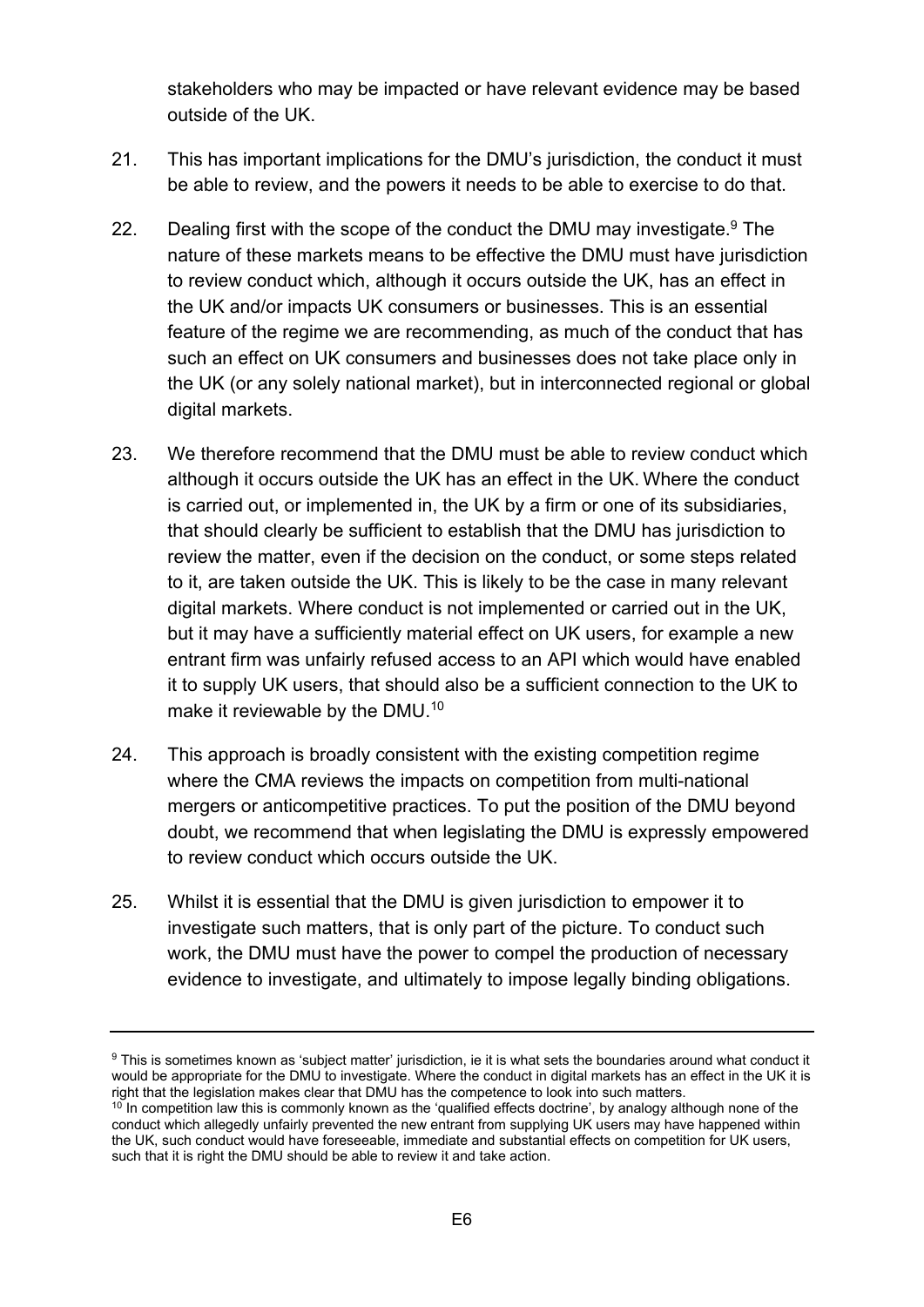We recommend that the DMU should be expressly empowered to do so where a person has a sufficient connection with the UK.<sup>11</sup> This should clearly be the case where a firm carries on its business in the UK either directly or via a subsidiary or business unit, $^{\text{12}}$  and should extend to where a firms conduct may be expected to have an effect in the UK.

- 26. Carrying on a digital business which is used by UK users should be sufficient to establish a 'sufficient connection' to gather information from those concerned with the carrying out of such business, and where such conduct is found to be unlawful, to impose remedies on such persons. This means firms who are based outside the UK but who carry on a digital business in the UK (for example, by directly or indirectly offering services to UK users), <sup>13</sup> or who have an effect on the supply of services to UK users (for example, by taking part in a supply chain that affects UK users), would be in scope of the DMU's powers.
- 27. We therefore recommend that the DMU needs:
	- 'subject matter' jurisdiction, over conduct which is implemented in, or has an effect in, the UK; and
	- 'personal' or 'enforcement' jurisdiction, over legal and natural persons who have a sufficient connection to the UK, which should include carrying on a digital business used by UK users or conduct which has effect in the UK.

### *Encouraging the voluntary provision of information from stakeholders*

- 28. Stakeholders will be the first to be aware of, and be affected by, many potential code breaches and other relevant issues of which the DMU should be aware. Therefore, stakeholders are likely to be an essential source of information for the DMU. The DMU should seek to encourage stakeholders to provide such information voluntarily.
- 29. A challenge in achieving this is that some stakeholders will have reservations about coming forward for fear of retribution, especially where they are dependent on the SMS firm. Several stakeholders have emphasised the need for protection for complainants as far as is reasonably possible. At the same

<sup>&</sup>lt;sup>11</sup> This is sometimes known as 'personal' or 'enforcement' jurisdiction, ie it is what sets the boundaries around where it would be appropriate for the DMU to exercise powers over a legal or natural person, such as evidence gathering or imposing a remedy.

<sup>&</sup>lt;sup>12</sup> Given the nature of digital markets, 'carrying on business' should not require a physical presence of the firm or a subsidiary in the UK, although that factor would be likely to be strong, and often sufficient, evidence to show that a firm is carrying on business in the UK.

 $13$  This should include the case where a business carries on its business in the UK via a subsidiary it owns or controls.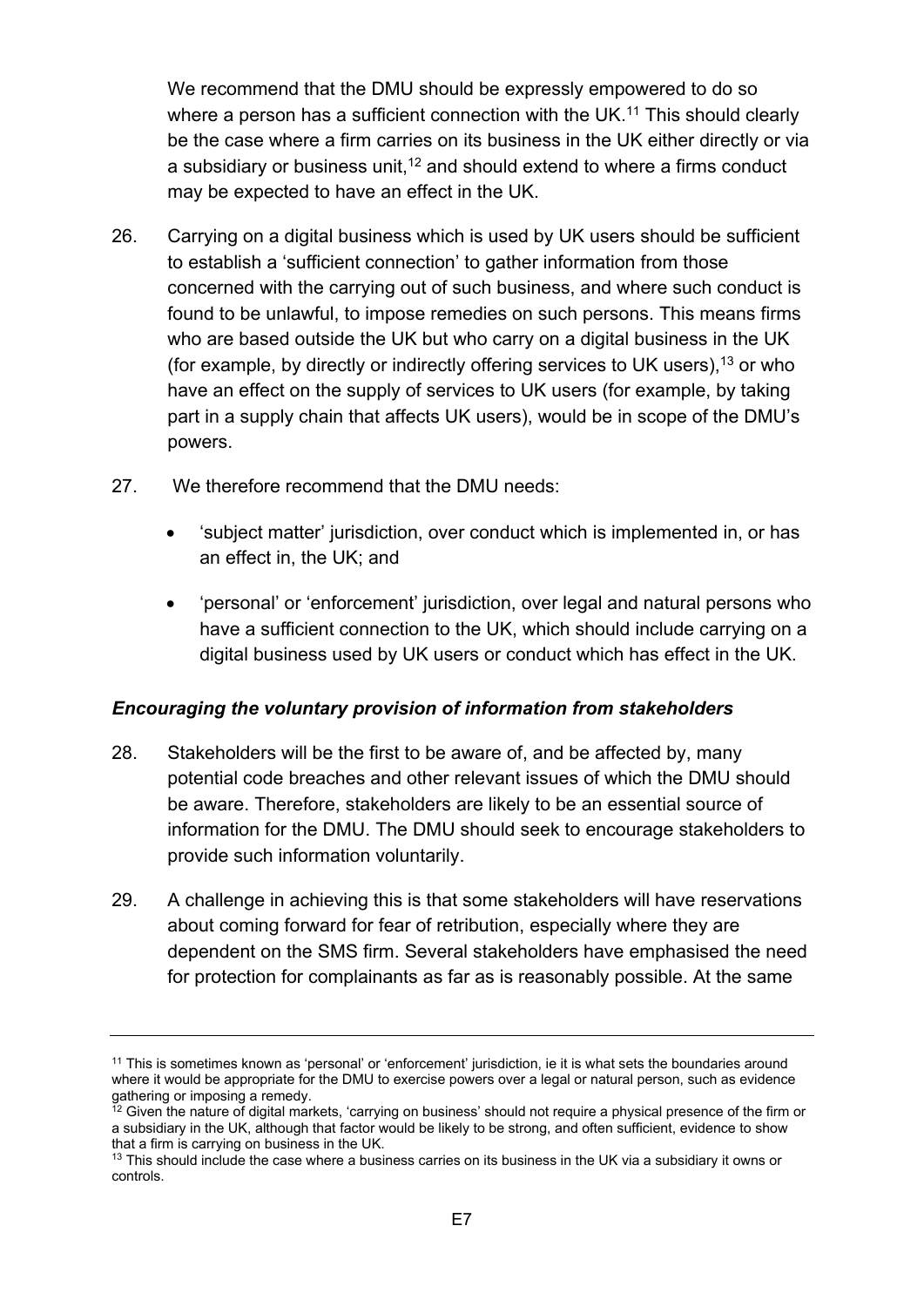time, there are arguments that in some cases the SMS firm should be able to know who is accusing it of a code breach to understand the concerns and, where appropriate, put forward its defence. An excessive reliance on anonymity might compromise the DMU's ability to do its work effectively and fairly.

- 30. Given both the importance of complaints to enabling the DMU to understand compliance with the code and the concerns about retaliation, we think it is important the regime emphasises anonymity protection. There should be a duty on the DMU to preserve the anonymity of complainants (where requested) to the greatest extent practicable. This should mean the DMU places due weight on the need to protect anonymity and does not disclose the identity of complainants unless it is necessary. This approach will give confidence to complainants to come forward, and thus enhance the effectiveness of the monitoring regime.
- 31. The DMU's duty to preserve anonymity while actioning a complaint should depend on the facts. If the complaint concerns a global change to a public API by the SMS firm, then there is less of a need to reveal the identity of the complainant. In contrast, if the complaint is alleging the SMS firm is discriminating against the individual complainant, it is difficult to see how the DMU could investigate the matter, or how the SMS firm could exercise its rights of defence to the allegation, without identifying the complainant. Such a system may therefore require a duty on the DMU to weigh the risks of harm against the necessity to disclose.
- 32. Another potential source of information could be a secure whistle-blower channel for the employees of SMS firms. The ability to access information from employees that are aware of any problems that arise in the SMS firms' internal processes could be particularly important to the DMU given the lack of transparency identified by the market study. <sup>14</sup> The DMU could consider blending a whistle-blowing policy into a formalised supervisory regime such as that used by the FCA and PRA. However, the DMU should consult on such a form of formal supervision or run pilot projects before full implementation to ensure that it remains consistent with the spirit of the code.
- 33. Finally, stakeholders may bring a wide range of issues to the DMU. However, the DMU will have finite resources and capacity constraints. The DMU will therefore need to prioritise where it focuses its attention, what information to request from the firms, and which complaints to follow up on. We expect the DMU should publish guidance on its prioritisation criteria.

<sup>&</sup>lt;sup>14</sup> CMA's market study into online platforms and digital advertising, [final report.](https://assets.publishing.service.gov.uk/media/5efc57ed3a6f4023d242ed56/Final_report_1_July_2020_.pdf)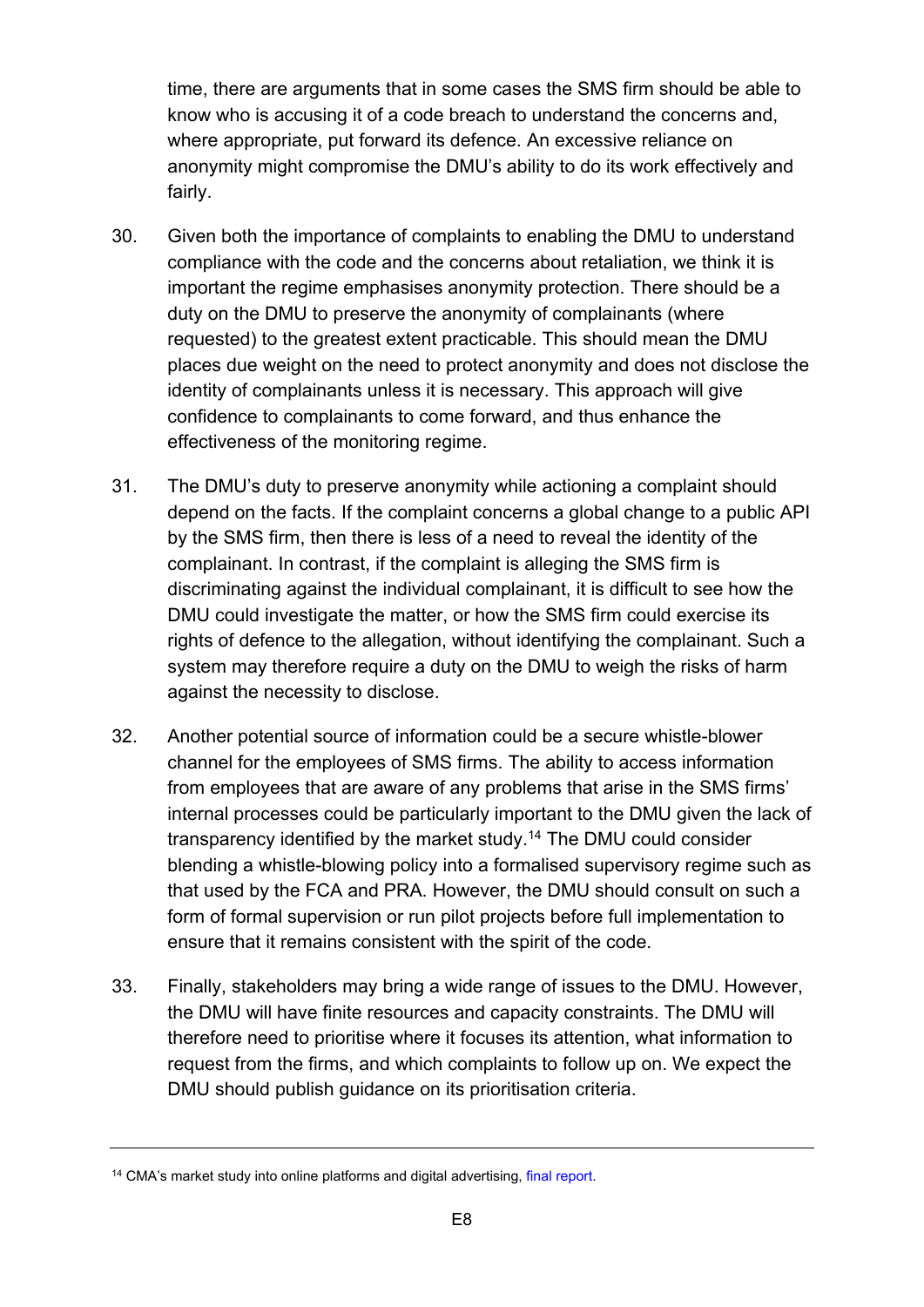## **Appeals**

- 34. If the new regime is to work effectively and to command the confidence of consumers, SMS firms and the businesses that use them, it is essential that the process is fair and transparent, with effective rights of appeal to ensure that is the case. By holding public authorities such as the DMU to account for their decisions, appeals ensure that high standards of procedural fairness and analytical rigour are adhered to, and thereby build confidence in the system on the part of businesses and consumers.
- 35. Effective judicial scrutiny of how the DMU operates is likely overall to improve the quality of the DMU's original decisions and will promote legal certainty and provide confidence in the regime. In this section we set out our recommendations for appeals against the DMU's regulatory decisions.<sup>15</sup> This covers:
	- Applying the principle of judicial review to the DMU's decisions.
	- Effects of a successful appeal.
	- High-level procedural recommendations.

### *Nature of review*

- 36. We recommend that the DMU should be held accountable for its decisions, and that appeals should therefore be focused on the decision the DMU took. The DMU must publicly set out the detailed reasons for its decisions and the evidence on which it relies so that it can be subject to scrutiny.
- 37. On appeal, the DMU's decisions should be assessed using the same principles as would be applied by a court on an application for judicial review.
- 38. For the reasons described below, this standard should be applied across the DMU's regulatory decisions, and includes the DMU's decisions on

<sup>&</sup>lt;sup>15</sup> In doing so, we have had regard to the government's most recent major consultation in this area 'Streamlining Regulatory and Competition Appeals Consultation on Options for Reform', including paragraph 4.3 and 4.4: 'There is a balance to be struck between enabling interested parties to have appropriate rights of appeal and ensuring that the system as a whole functions efficiently and enables the regulator or authority to take decisions in an efficient and timely way, to achieve its duties. A well designed and proportionate appeals process can contribute to the quality, predictability and certainty of the regulatory framework, by exposing regulatory decisions to additional scrutiny and, if necessary, correction. Conversely a poorly designed process can lead to lengthy delays and regulatory uncertainty. The grounds on which parties can appeal, and the standard of review to which regulatory decisions are subjected, are central to achieving this balance between appeal rights and effective regulatory decision-making. If there are wide grounds of appeal and the appeal body can subject regulatory decisions to very detailed scrutiny, this may affect both incentives to appeal and outcomes in some cases. On the other hand, the standard of review needs to provide appeal bodies with sufficient scope to properly scrutinise regulatory decisions and identify material errors.'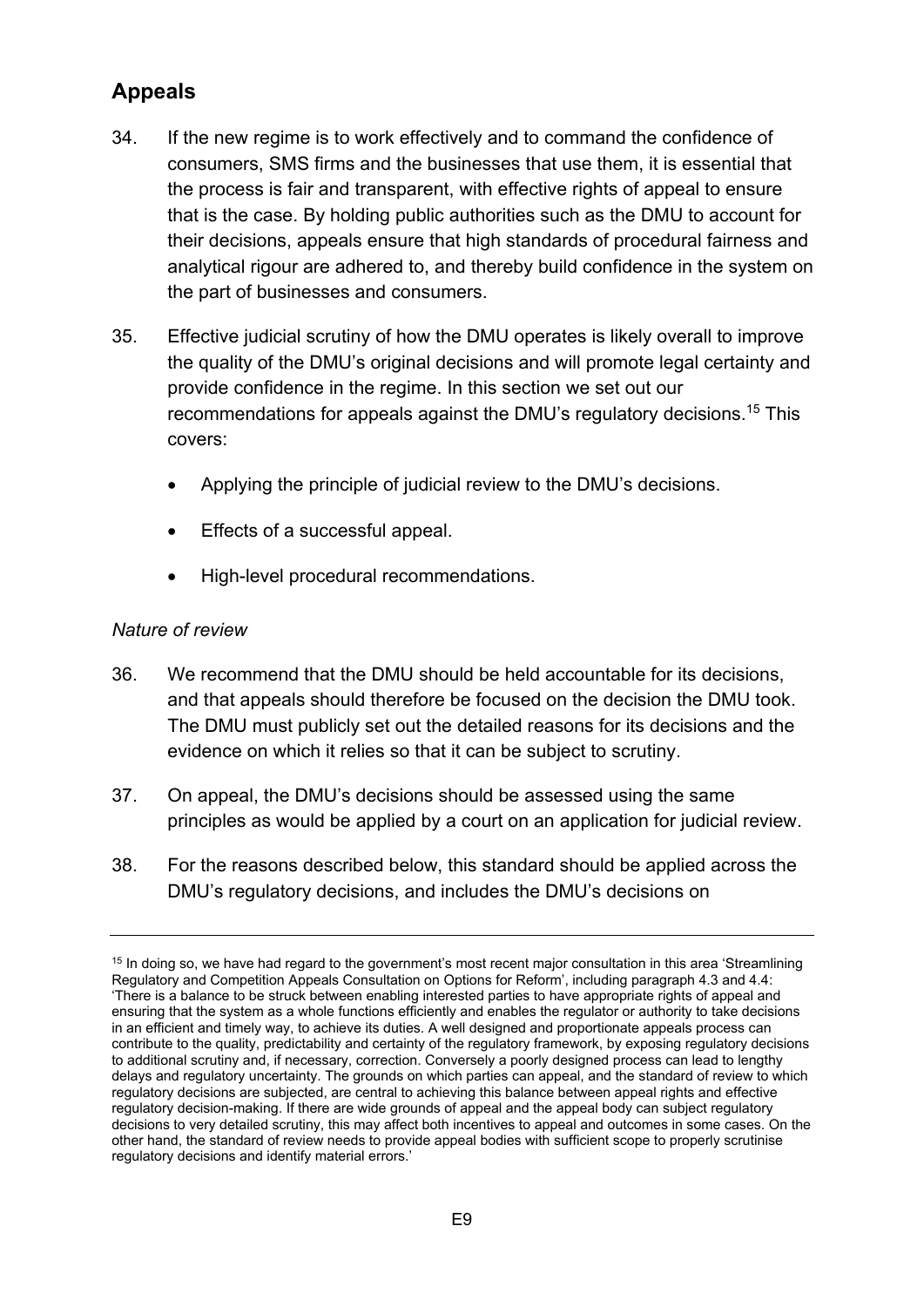designation, the code, code compliance, pro-competitive interventions, remedies, remedy compliance, and financial penalties. 16

- 39. We believe the application of judicial review principles is appropriate, as the focus of an appeal should be on the DMU's decision, rather than providing a fresh forum to determine what the appropriate decision should be.
- 40. A review focused on the DMU's decision, combined with other steps described below such as limiting the admissibility of new evidence and oral evidence to where essential will allow the appeal process to be a tightly controlled process, with shorter hearings which will avoid delaying the final resolution of the case.<sup>17</sup> This focus on the DMU's decision is vital to ensuring the regime operates end-to-end at the pace required in digital markets.<sup>18</sup>
- 41. Adopting a judicial review standard for a regulator's decision is consistent with the government's recent approach to other similar regimes. For example, in 2017, Ofcom's standard of review on appeal for certain telecoms cases was moved to one applying judicial review standards.<sup>19</sup> An appeal against a CMA markets or merger decision is made to the CAT which applies the same principles as would be applied by a court on an application for judicial review.
- 42. Judicial review of the regulatory decisions of public bodies rightly subjects those decisions to careful scrutiny, and where appropriate that review is intense. It is more than just a review of legality or checking the right procedural steps for making the decision have been met, and involves a review of the rationality and, in appropriate cases, proportionality of the regulator's decision. In recommending a judicial review standard is applied for all appeals against the decisions of the DMU we have carefully considered

 $16$  For completeness we would expect this to cover all judicial challenges to the DMU actions, including challenges made to the legality or fairness of the process the DMU adopts.

 $17$  There is other provision, the detail of which is bevond the scope of this advice, which may assist ensuring appeals can be addressed at the pace needed in these markets. This may include the rules of the appeal body allowing for active case management, electronic filing, strict procedural rules with a focus on written procedure and compliance with deadlines for procedural steps.

<sup>&</sup>lt;sup>18</sup> "Streamlining Regulatory and Competition Appeals Consultation on Options for Reform', found 'cases heard on judicial review grounds appear to be resolved more quickly than full merits appeals. Between 2008 and 2012, appeals cases heard by the CAT on a full merits review lasted around 11 months on average. This compares with around 4 months for cases heard by the CAT on a judicial review standard over the same period. The standard of review will also have an impact the time spent in court. Data collected for this review indicates the average length of hearing for cases heard at the CAT on the merits is 6 days, while those heard under judicial review take on average 1.5 days. However, this data needs to be interpreted carefully. Many judicial review cases heard at the CAT relate to merger inquiries, and will tend to be completed relatively quickly as parties have a strong incentive to resolve the case as soon as possible.' Paragraphs 3.15-3.16.

<sup>&</sup>lt;sup>19</sup> The explanatory notes to the Digital Economy Act 2017, paragraphs 46 to 49, give a concise explanation of the policy change, recording the government's view that a judicial review standard of appeal is appropriate and can ensure, were appropriate, that the merits of a decision are duly taken into account. It records other Ofcom decisions were already based on a judicial review standard such as section 57 of the Postal Services Act 2011. The same point can be made about Ofcom's decision to impose certain penalties, eg see *RT v Ofcom* [2020] EWHC 689 (Admin).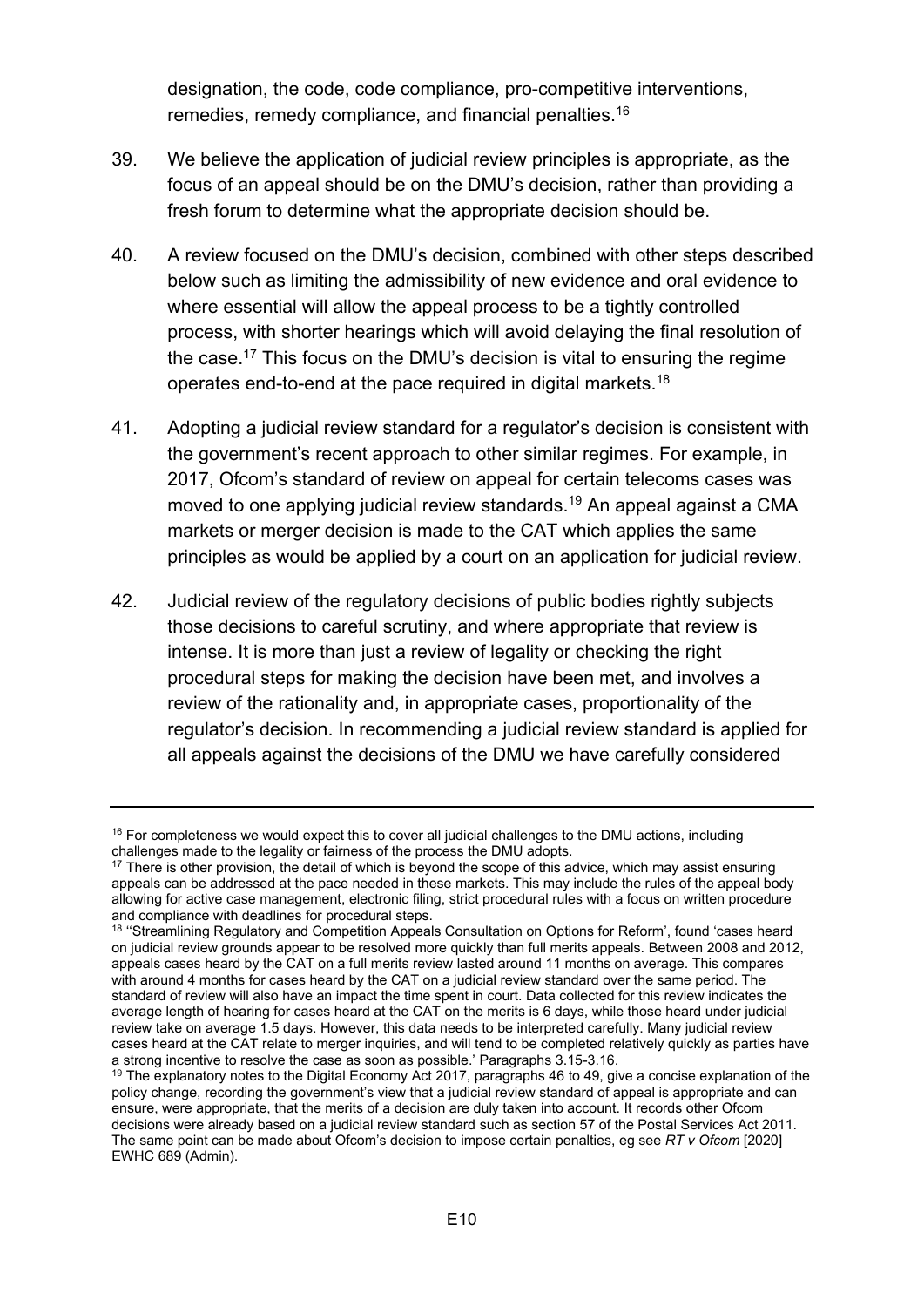whether a different approach should be adopted for certain types of decisions, in particular those where the DMU finds the code has been breached and imposes a penalty. We do not believe this is necessary. The focus should be on the decision of the DMU and it should be accountable for it, and if it has got the penalty wrong either in approach or amount, the court should quash the decision and remit to the DMU to get it right.<sup>20</sup>

43. This is consistent with the approach the Government described in 'Streamlining Regulatory and Competition Appeals Consultation on Options for Reform', which states:

> '**The Government believes there should be a presumption that appeals should be heard on a judicial review standard unless there are specific legal or policy reasons for a different approach**. Judicial reviews generally strike an appropriate balance between enabling interested parties to have robust rights of appeal with ensuring that the system as a whole functions efficiently and enables the regulator to take decisions effectively. Judicial review is also a flexible standard as it is not defined in statute but is based on case law. Indeed, Lord Diplock stated at paragraph 410 in the wellknown Council of the Civil Service Unions case: "further development on a case by case basis may … in course of time add further grounds". Therefore, judicial review may evolve over time. This also means that judicial review can adapt to the requirements of a particular case, so as to comply with EU law or European Convention on Human Rights obligations.' paragraph 4.19 (emphasis in original).

### *Effect of a successful appeal*

- 44. Where the DMU's decision is found to be flawed we would expect the normal discretionary judicial review remedies to be available to the appeal body, including mandatory, prohibiting and quashing orders.
- 45. We would expect that where a DMU decision has been found to be flawed in a material way, $21$  there would be a declaration to that effect in a judgment, and then the decision to be quashed in that respect, with the DMU able to reach a fresh decision on the matter having regard to the judgment. This conventional

 $20$  In a judicial review the inherent flexibility of the standard means the court, acting as an independent and impartial tribunal, has full jurisdiction to review the administrative decision of the DMU and quash it if appropriate.  $21$  We think it is sensible to make similar provision as section 31(2A) of the Senior Courts Act 1981 where if it appears to the court to be highly likely that the outcome for the applicant would not have been substantially different if the conduct complained of had not occurred it does not grant relief. A consequence of such provision would be that where has been an error but correcting the error would not have any impact on the decision reached as regards the applicant, the court would not grant relief.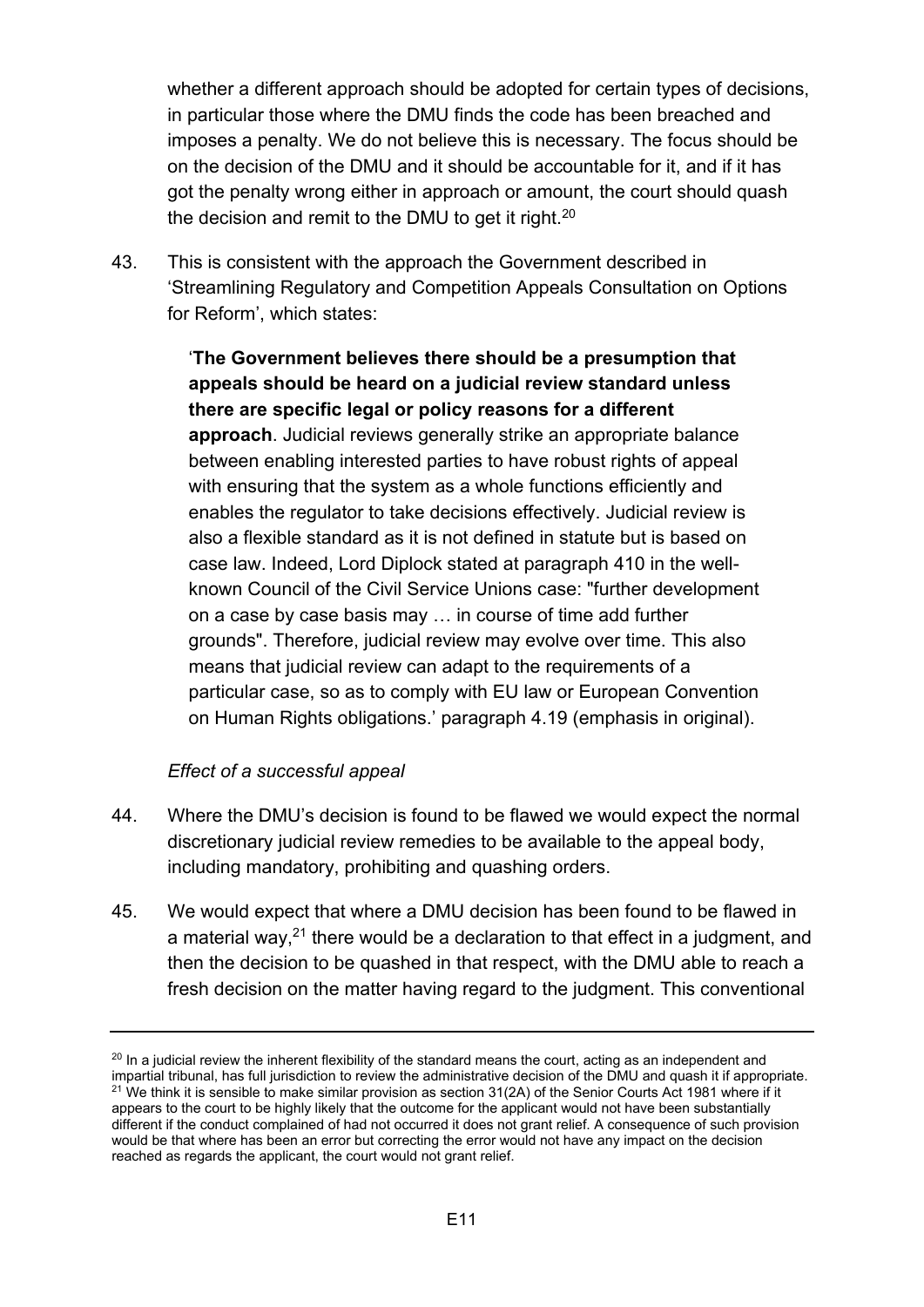approach to judicial review remedies means that the appeal body will not be empowered to substitute its view on the appropriate outcome in place of the DMU.<sup>22</sup>

46. This may risk adding some time to the total end-to-end process for that case as the DMU's decision will need to be retaken on remittal and may potentially be subsequently appealed. However, we believe that this approach will deliver faster end-to-end certainty for the regime as a whole, rather than having a tribunal act as a 'second regulator' waiting in the wings to remake decisions. It also keeps the accountability for the regime rightly focused on the DMU.<sup>23</sup>

#### *Forum*

- 47. Parties affected by the DMU's decisions should have the opportunity to challenge them before an independent and impartial tribunal. We recommend that appeals are made to a judicial body with capacity to deal with what are likely to be complex appeals expeditiously and where procedural rules can be made to facilitate active case management to deliver appeals at pace.
- 48. We believe there is some merit in the same judicial body being responsible for all appeals that arise from the work of the DMU. We can see the merit of appeals from the DMU going to an established expert UK wide judicial body such as the Competition Appeal Tribunal, although we recognise that with suitable legislative provision judicial review of DMU decisions could also take place effectively in a specialist tribunal of the Upper Tribunal or the High Court and Court of Session.

### *New evidence and oral evidence*

49. To incentivise appropriate and active engagement with the DMU process, and consistent with normal practice in judicial review cases, we recommend that the admission of new evidence in an appeal should be limited. <sup>24</sup> This will incentivise all parties to adduce all relevant evidence during the DMU's review

 $22$  So for example, the appeal body will not have the CA98 power to 'give such directions, or take such other steps, as the CMA could itself have given or taken' or 'make any other decision which the CMA could itself have made' (Schedule 8, paragraphs 3(2)(d) and (e) to the CA98). However we do recognise that in an appropriate case the court when quashing a decision may give a firm steer in its judgment on the appropriate outcome, or in extremes if it was concerned about how the DMU was exercising its powers, it hypothetically might make a mandatory order on how the DMU should properly exercise its power lawfully.

 $^{23}$  This is also consistent with the approach adopted in Streamlining Regulatory and Competition Appeals – Consultation on Options for Reform, where the government observed in paragraph 4.18, 'The Government believes that appeals should focus on identifying material errors or unreasonableness in regulatory decisions, rather than providing for a second body to reach its own regulatory judgement. This preserves regulatory accountability and the rights of parties to challenge decisions, while ensuring the system is efficient and allows regulators to take timely decisions.'

<sup>&</sup>lt;sup>24</sup> The limited circumstances in which fresh evidence may be admitted in judicial review proceedings were set out by the Court of Appeal in *R v Secretary of State for the Environment, ex parte Powis* [1981] 1 WLR 584.